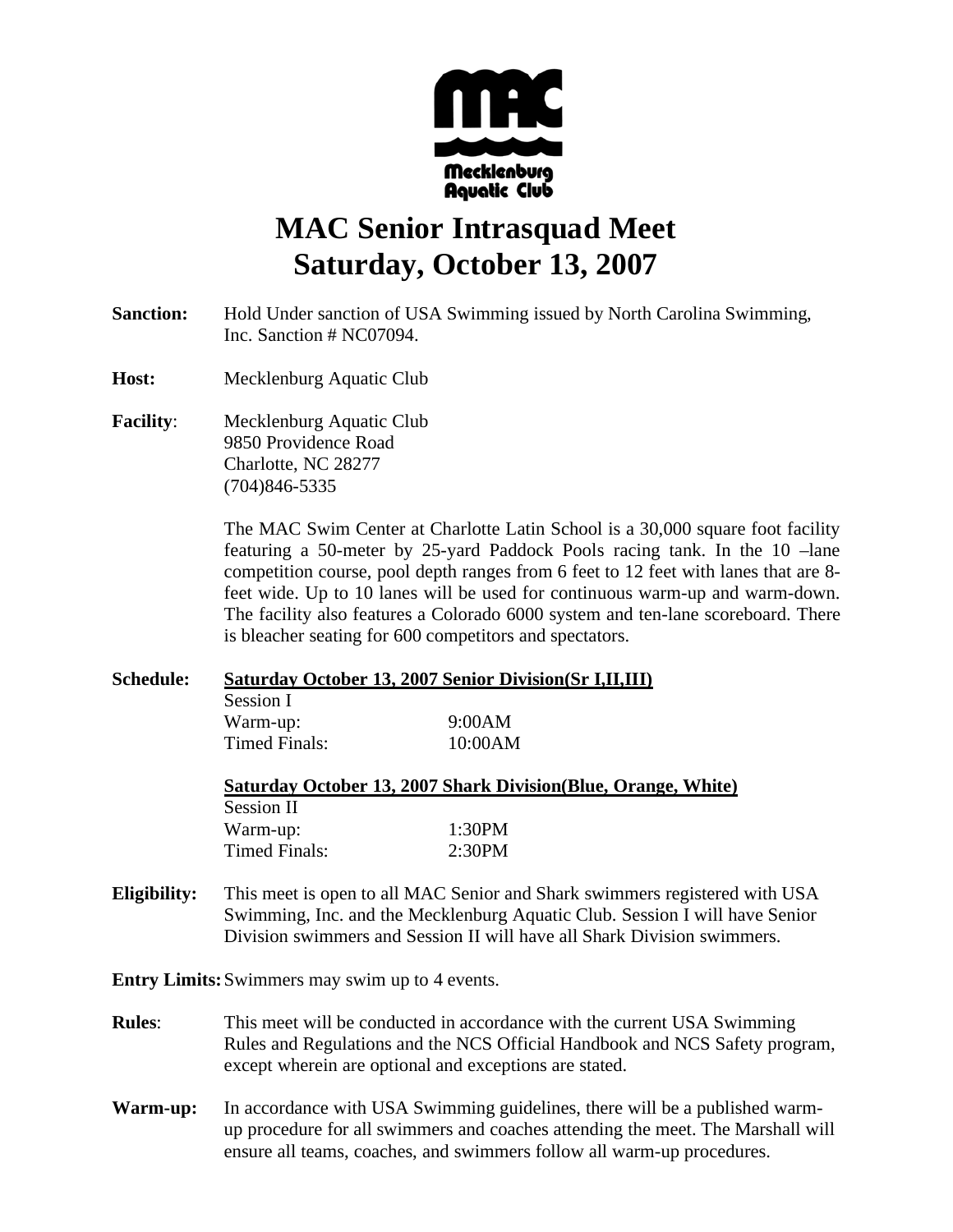During the competition there will be lanes available for continuous warmup/warm-down. There is to be no diving or horseplay in this area.

**Entry Forms:** Entries can be submitted on a 3.5" Disk generated by HY-TEK Team Manager OR the enclosed meet entry forms and summary sheet. All computer entries must be accompanied by a hard copy oft the entire meet entry. Please list each swimmer's age as of October 13, 2007.

All entries, manual or computer generated must include the following forms:

- 1. Official Summary Sheet
- 2. Payment of Fees

| <b>Fees:</b> | \$8.00 per swimmer.<br>Please make checks payable to the Mecklenburg Aquatic Club.                                                                                   |
|--------------|----------------------------------------------------------------------------------------------------------------------------------------------------------------------|
| Entry:       | Entries must be received by Monday October 8th, 2007 by 7:30PM.<br>No fax or phone entries. Late entries will be accepted at the discretion of<br>the Meet Director. |

Please mail entries to: The Mecklenburg Aquatic Club

 9850 Providence Road Charlotte, NC 28277

#### **Meet**

**Management:** Meet Director: Sarah Jane Plevka & Sonja Turpin Meet Referee: Dick Vanhalsema Meet Marshall: Larry Hough

- **Release**: USA Swimming, North Carolina Swimming, Inc., Charlotte Latin School and The Mecklenburg Aquatic Club and all the employees and representatives of these organizations shall be held free and harmless from any and all liabilities or claims for damages arising by reason of injuries to anyone during the conduct of this event.
- **Attachments:** All events will be scored to  $30<sup>th</sup>$  place. Relays will be non-scoring and just for fun!

**Information:** Please contact MAC Coaching Staff @ 704-846-5335 form more information.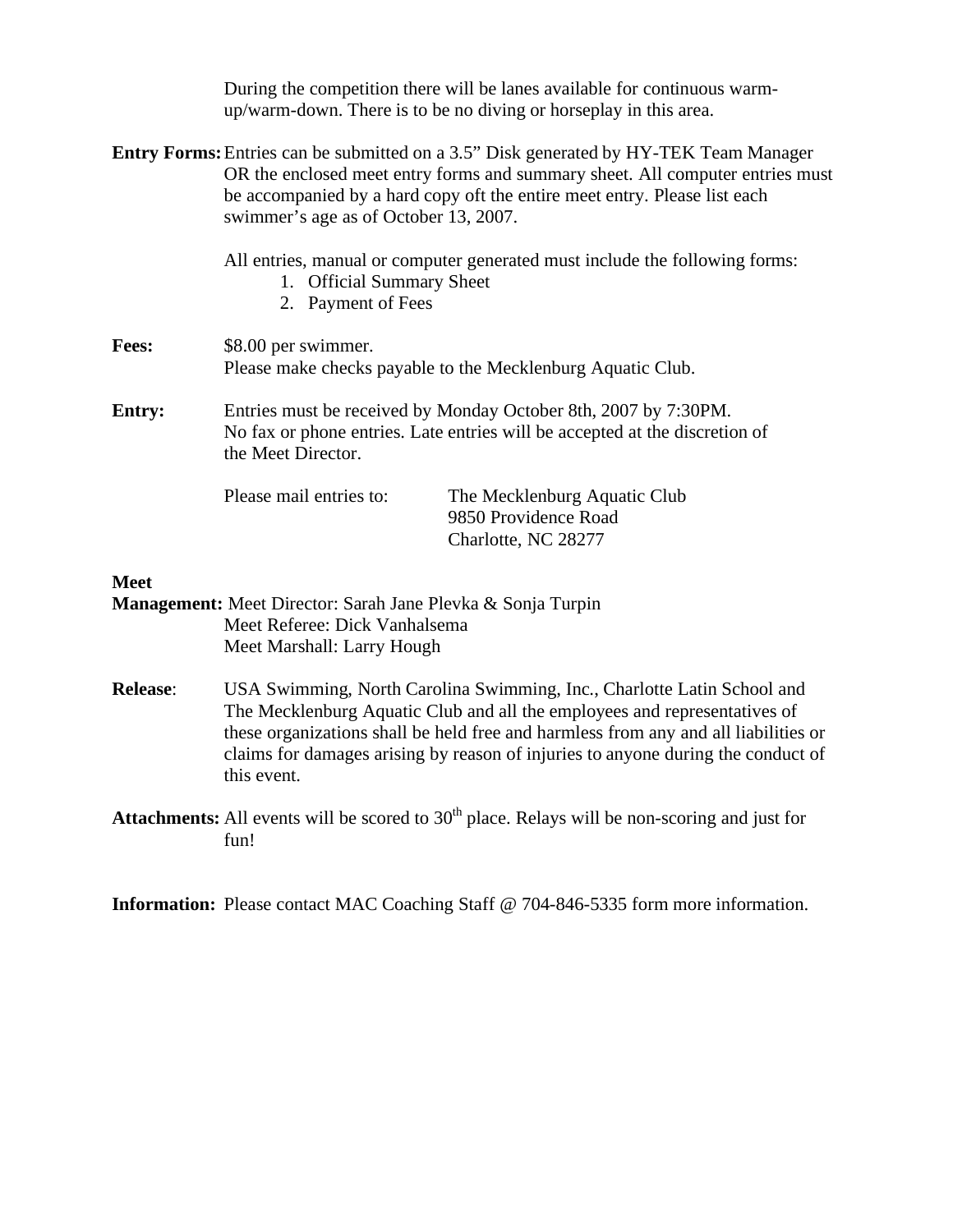

### **MAC Senior Intrasquad Meet October 13, 2007**

- **HOST:** Mecklenburg Aquatic Club
- **FACILITY:** MAC Swim Center at Charlotte Latin School 9850 Providence Road Charlotte, NC 28277 (704)846-5335
- **SCHEDULE: Saturday October 13, 2007 Session I Senior Division (Sr I,II,III) Warm-up:** 9:00AM **Timed Finals** 10:00AM

 **Session II Shark Swimmers (Blue, Orange, White) Warm-up:** 1:30pm **Timed Finals** 2:30pm

- **EVENTS:** See Back Page
- **ELIGIBILITY:** This meet is open to all MAC swimmers in the Senior and Shark divisions
- **ENTRY LIMIT:** Each swimmer may swim up to 4 events per day and 1 relay.
- **ENTRY FEE:** \$8.00 entry for each swimmer.
- **NON-**

**PARTICIPATION:** If you will not be competing in this meet you must return the nonparticipation form by Monday October 1, 2007.

#### **MAC SENIOR INTRASQUAD MEET NON-PARTICIPATION FORM DUE MONDAY OCTOBER 1, 2007**

| <b>NAME</b>   | <b>GROUP</b> |  |
|---------------|--------------|--|
| <b>REASON</b> |              |  |
| <b>SIGNED</b> | <b>DATE</b>  |  |